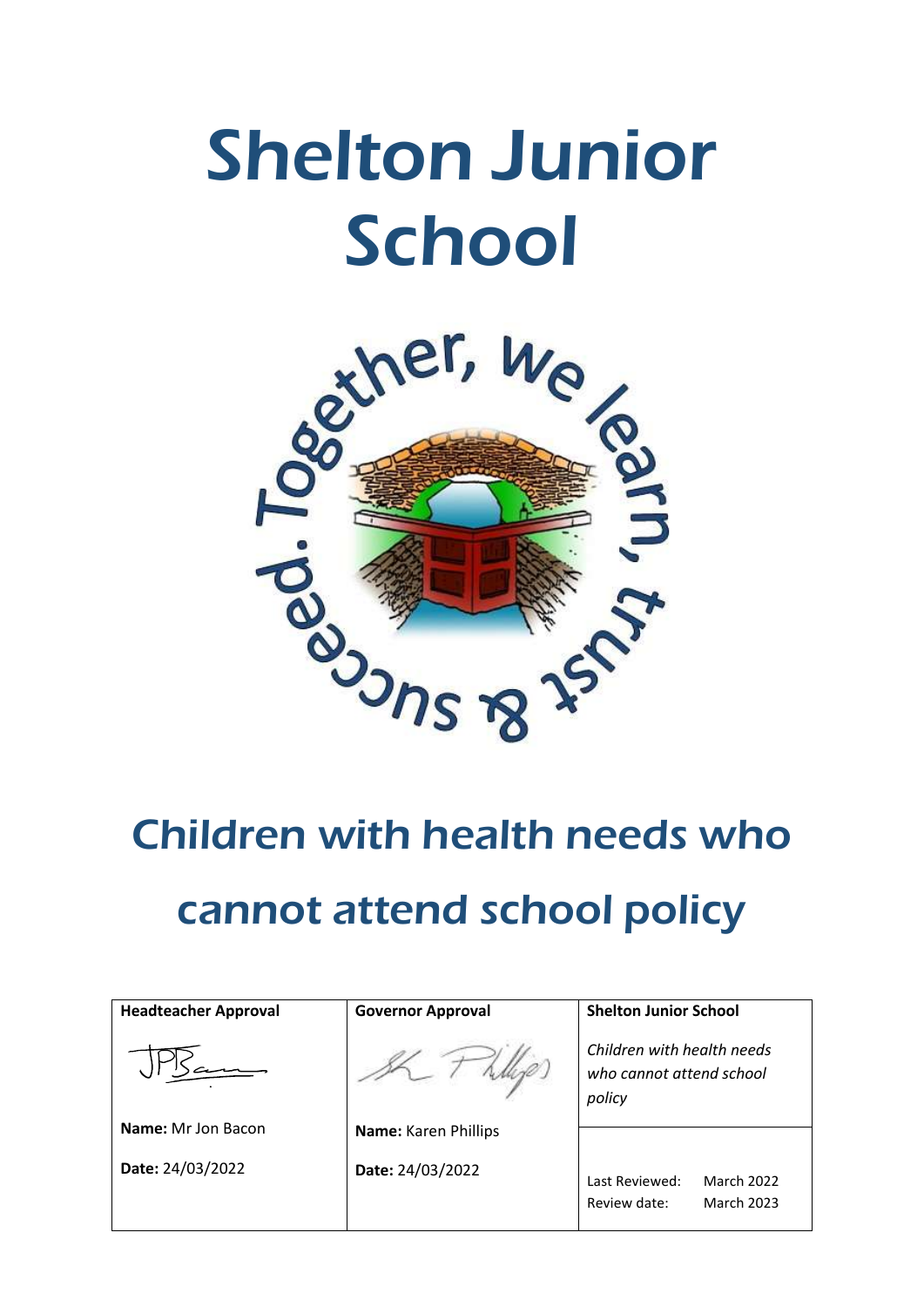### <span id="page-1-0"></span>**Policy review dates and changes**

| <b>Date</b> | By whom | Summary of changes made |
|-------------|---------|-------------------------|
|             |         |                         |
|             |         |                         |
|             |         |                         |
|             |         |                         |
|             |         |                         |
|             |         |                         |
|             |         |                         |
|             |         |                         |
|             |         |                         |
|             |         |                         |
|             |         |                         |
|             |         |                         |
|             |         |                         |
|             |         |                         |
|             |         |                         |
|             |         |                         |
|             |         |                         |
|             |         |                         |
|             |         |                         |
|             |         |                         |
|             |         |                         |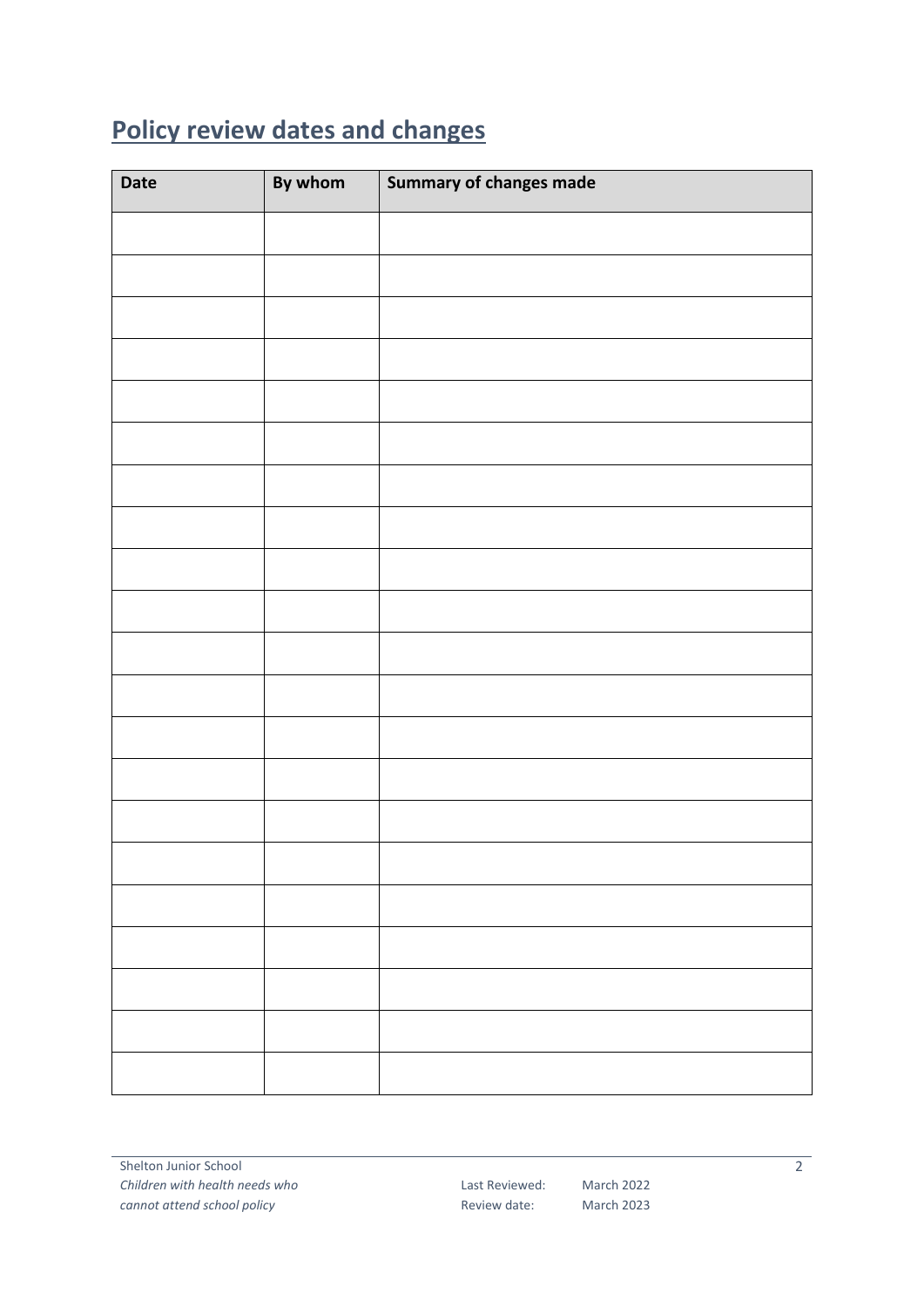## Contents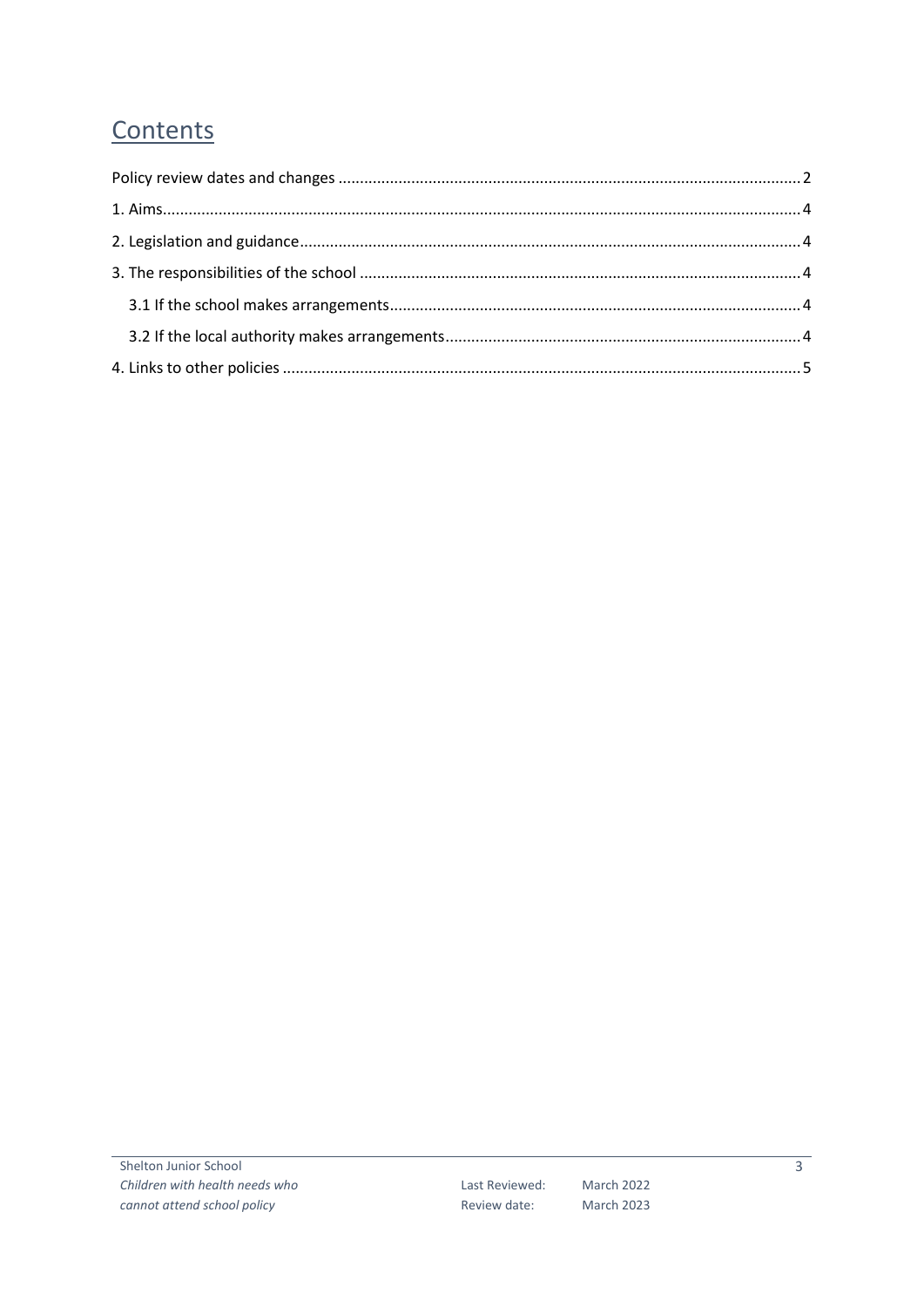#### <span id="page-3-0"></span>**1. Aims**

This policy aims to ensure that:

- Suitable education is arranged for pupils on roll who cannot attend school due to health needs
- Pupils, staff and parents understand what the school is responsible for when this education is being provided by the local authority

#### <span id="page-3-1"></span>**2. Legislation and guidance**

This policy reflects the requirements of th[e Education Act 1996.](http://www.legislation.gov.uk/ukpga/1996/56/section/19)

#### <span id="page-3-2"></span>**3. The responsibilities of the school**

#### <span id="page-3-3"></span>**3.1 If the school makes arrangements**

Initially, the school will attempt to make arrangements to deliver suitable education for children with health needs who cannot attend school.

- The SENDCo will be responsible for making these arrangements
- The school may offer a blend of live remote teaching, tasks set using Microsoft Teams, printed work packs depending on individual circumstances
- The class teacher will consult parents or carers on the most appropriate response and this will be approved by the SENDCo.
- A reintegration meeting will be scheduled between the child and their parents or carers and the class teacher and SENDCo to make any arrangements required for a return to school including any risk assessments required.

#### <span id="page-3-4"></span>**3.2 If the local authority makes arrangements**

If the school can't make suitable arrangements, Derby City Council will become responsible for arranging suitable education for these children.

In cases where the local authority makes arrangements, the school will:

- Work constructively with the local authority, providers, relevant agencies and parents to ensure the best outcomes for the pupil
- Share information with the local authority and relevant health services as required
- Help make sure that the provision offered to the pupil is as effective as possible and that the child can be reintegrated back into school successfully
- When reintegration is anticipated, work with the local authority to:
	- $\circ$  Plan for consistent provision during and after the period of education outside the school, allowing the pupil to access the same curriculum and materials that they would have used in school as far as possible

4